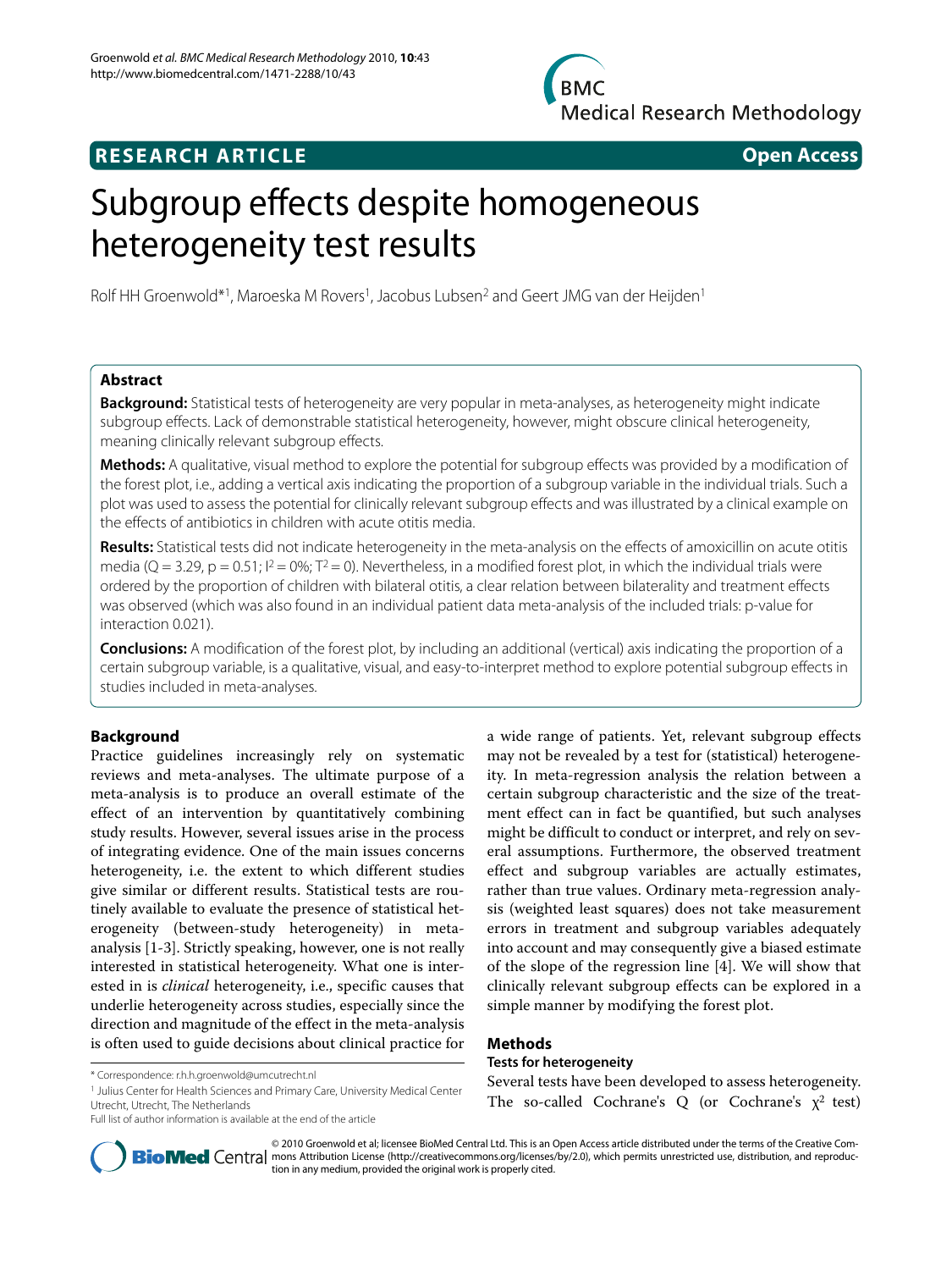weights the observed variation in treatment effects by the inverse of the variation in each study [[5](#page-4-1)]. A large value of Q indicates large differences between studies, and hence, the effects from the included studies can be considered heterogeneous [\[2](#page-3-2)]. A modification of Cochrane's Q is the measure I2, which is the ratio of variation that exceeds chance variation and the total variation in the treatment effects. Possible values for I2 range from zero to one, with a high value for I2 indicating much heterogeneity. Both Q and  $I<sup>2</sup>$  are standardized measures, meaning that they don't depend on the metric of the effect size. A third measure of heterogeneity, indicating the variance of the true effect sizes is  $T^2$ , where (similar to Q and  $I^2$ ) large values of T2 indicate heterogeneity. This method of estimating the variance between studies  $(T^2)$  is also known as the method of moments, or the DerSimonian and Laird method [[6\]](#page-4-2). A fourth measure is the prediction interval, which indicates the distribution of true effect sizes and is based on T2 [[2\]](#page-3-2). Cochrane's Q is sensitive to the number of studies and especially when the number of studies included in a meta-analysis is small, Cochrane's Q too often leads to false-positive conclusions (too large type I error) [[7\]](#page-4-3). The modification I<sup>2</sup> takes account of the number of included studies and has a correct probability of a type I error [\[3](#page-3-1)]. The measure  $T^2$  is insensitive to the number of studies as well, but sensitive to the metric of the effect size [\[2](#page-3-2)].

Currently, I2 appears to be used routinely in most published meta-analyses. Interestingly, the observed amount of heterogeneity depends on the effect measure that is considered in a meta-analysis: little heterogeneity when considering odds ratios implies large heterogeneity when considering risk differences and vice versa [\[8](#page-4-4)]. The reason for this is analogous to effect measure modification in a single study: if odds ratios are the same between strata (e.g., age categories) of a single study, risk differences are likely to differ between strata.

## **Consequences of heterogeneity**

Tests for heterogeneity indicate whether the variation in observed effects is either large or small. When heterogeneity is low (non-significant) for the chosen effect measure, variation between effects from different studies is (relatively) small. Thus, a fixed effects model can be used to synthesize the data, since the assumption underlying a fixed effects model is that the treatment effect is the same in each study, and variation between studies is due to sampling (i.e., chance) [\[3](#page-3-1),[7\]](#page-4-3). If variation in the effects found in the different studies is (relatively) large they could be considered as sampled from a distribution of effects, i.e., the true treatment effect that is estimated in the different studies is not a single value, but rather a distribution of effects. In that case, a random effects model has been recommended [[3,](#page-3-1)[7\]](#page-4-3). It has also been suggested

that heterogeneity is inevitable in meta-analysis [[9\]](#page-4-5), and random effects models are therefore obligatory. If, however, heterogeneity is (very) large, one could even consider not pooling results from different studies at all, since studies are likely to be (very) different [\[2](#page-3-2)]. Furthermore, if there is a cause for heterogeneity, for example a subgroup effect, neither fixed nor random effects models take such relations between the effect size and subgroups into account. Another explanation for heterogeneity (other than differential treatment effects) could be a systematic error in the included studies. For example, systematic error that is related to e.g., the proportion of women, or differences in methodology (e.g., differences in outcome ascertainment) of the included studies [[10](#page-4-6)].

## **Relevant subgroup effects**

Test for heterogeneity do not indicate possible causes for heterogeneity. In fact, testing for heterogeneity in two meta-analyses - one with a clear cause for heterogeneity (e.g., a subgroup effect), and the other not - can lead to the same conclusions with respect to heterogeneity. For example, consider a hypothetical meta-analysis of five randomized trials on the effects of some treatment. Each trial consisted of 200 subjects, randomized to either treatment or placebo and the baseline risk for the outcome was 50%. The effects and their 95% confidence intervals are shown in Figure [1](#page-1-0). Testing for heterogeneity indicated that these effects could not be considered heterogeneous (Q = 3.2, p = 0.52;  $I^2 = 0\%$ ;  $T^2 = 0$ ). A closer

<span id="page-1-0"></span>

**Figure 1 Forest plot of a hypothetical meta-analysis of five studies**. The treatment effects and corresponding 95% confidence intervals of five studies included in a hypothetical meta-analysis are shown. The dashed line (- - - -) indicates no treatment effect. The studies are ordered chronologically.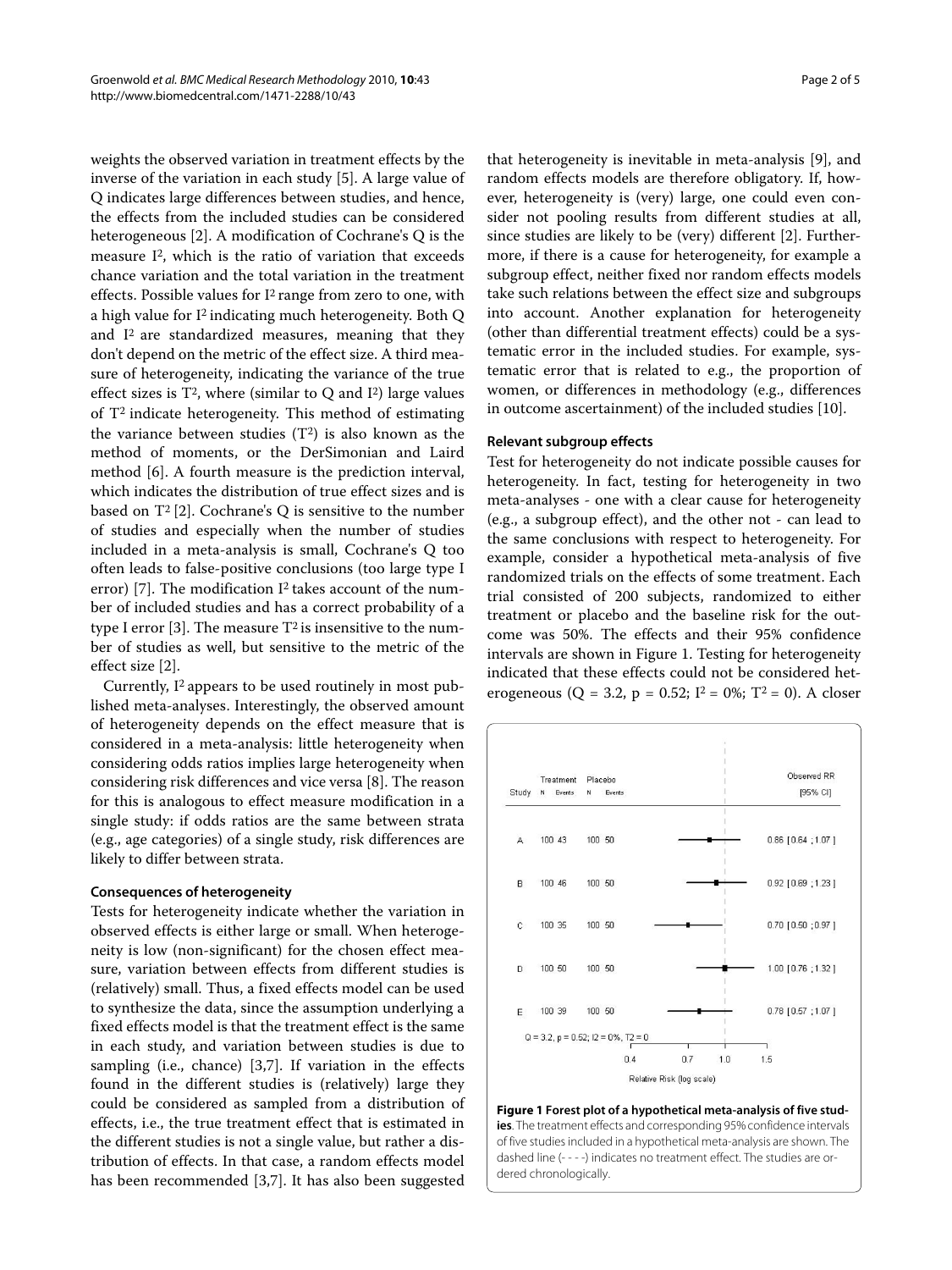look at the individual trials revealed that the proportion of women included in the studies differed considerably: from 0% to 100%. Rearranging the order of the effects by the proportion of women included in each study resulted in Figure [2.](#page-2-0) The tests for heterogeneity reached exactly the same conclusions, since the ordering of the observed treatment effects is not taken into account when testing for heterogeneity. Clearly, in the modified forest plot (Figure [2](#page-2-0)) the data have a certain pattern, which may indicate a differential treatment effect among men and women, i.e., modification of the treatment effect by sex. In fact, the treatment was effective in women ( $RR = 0.7$ ), but not in men  $(RR = 1.0)$ , and when analyzing the individual patient data (i.e., fitting a regression model to the individual patient data rather than the aggregated data and including a factor to account for differences between trials), a statistically significant subgroup effect was indeed found (p-value for interaction 0.011). Hence, in aggregated data the differential treatment effect by sex was not indicated by tests for heterogeneity, but only suggested by the modified forest plot, whereas in individual patient data this differential effect was clearly observed and statistically significant. Whether this subgroup effect is clinically relevant is rather subjective, but we can conclude that tests for heterogeneity on aggregated data appear not

<span id="page-2-0"></span>

**Figure 2 Modified forest plot of a hypothetical meta-analysis of five studies, ordered by the proportion of women in each study**. The treatment effects and corresponding 95% confidence intervals of five studies included in a hypothetical meta-analysis are shown. The dashed line (- - - -) indicates no treatment effect. The studies are ordered by the proportion of women that was included in each study. The studies differ on the proportion of included women (0%, 25%, 50%, 75%, and 100%). The hypothetical treatment is effective in women (RR  $= 0.7$ ), but not in men (RR  $= 1.0$ ).

to tell the whole story about heterogeneity on individual patient data.

What is important is that a regular forest plot (Figure [1](#page-1-0)) only contains a horizontal axis (indicating the effect size), whereas the modified forest plot (Figure [2\)](#page-2-0) contains two axes. Both in the regular forest plot and in the modified forest plot the horizontal axis indicates the effect size. The additional vertical axis in the modified forest plot indicates the proportion of a certain subgroup variable in the included studies. Importantly, the vertical axis does not simply indicate the order of the subgrouping variable, but also scales this variable.

An often used quantitative approach to investigate the association between a certain subgroup characteristic and the size of the treatment effect is by applying metaregression analysis [[11](#page-4-7)]. Such analyses however rely on several assumptions, e.g., linearity of the association, and might be hard to interpret for their quantitative nature. Furthermore, in ordinary meta-regression analysis the treatment effects from the included studies are handled as if they are true values rather than estimates, which can result in bias when using least squares regression [\[4](#page-4-0)]. In addition, aggregated data meta-(regression) analyses are inappropriate to estimate unbiased treatment effects in patient subgroups, since such comparisons are observational by nature. As a result, the observed subgroup effect may be attributable to other variables than the subgrouping variable [\[12\]](#page-4-8). Furthermore, as indicated before, neither fixed nor random effects models address the cause for heterogeneity. Individual patient data meta-analysis can be a valid alternative to study subgroup effects [\[12](#page-4-8)]. In conclusion, the modified forest plot is a qualitative, visual alternative to assess the potential for a clinical relevant subgroup effects.

## **Results**

In empirical meta-analyses subgroup effects can lead to patterns in a modified forest plot as well, as is illustrated by the following clinical example. In an individual patient data (IPD) meta-analysis on the effects of amoxicillin in children with acute otitis media, amoxicillin was more effective in children with bilateral otitis (p-value for interaction 0.021) [[13\]](#page-4-9). Prior to this IPD meta-analysis age was thought to modify the effects of amoxicillin. Most of the studies included in the meta-analysis explicitly mentioned age distributions, but did not report the proportion of bilateral otitis. If the included studies, however, had reported the proportion of bilateral otitis, indications for the differential treatment effect found in the IPD meta-analysis could already have been suggested in a meta-analysis on the aggregated data (i.e., by constructing a modified forest plot). In Figure [3,](#page-3-3) the studies are chronologically ordered, whereas in Figure [4](#page-3-4) their order is based on the proportion of children with bilateral acute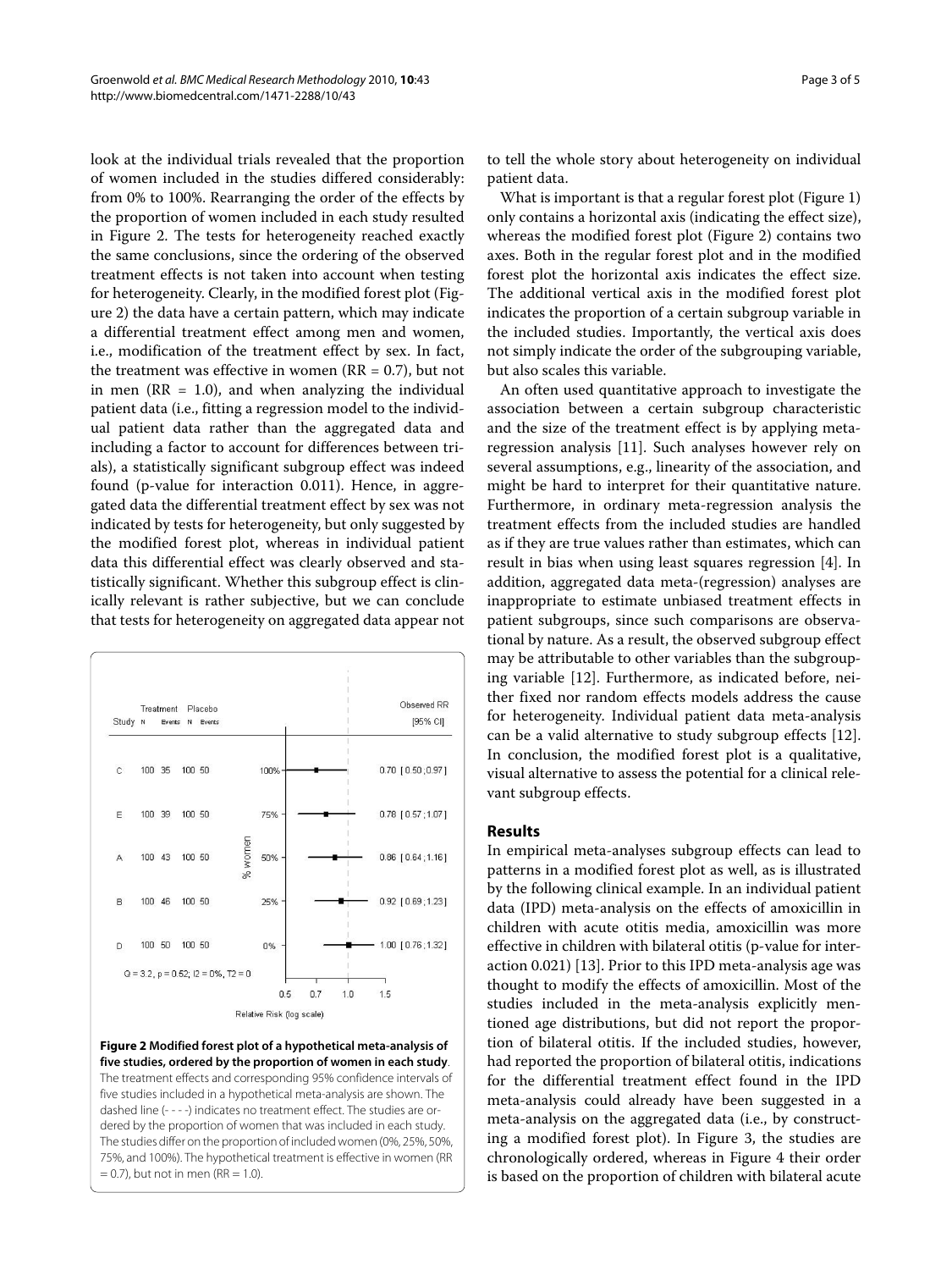<span id="page-3-3"></span>

**Figure 3 Forest plot of a meta-analysis on five studies on the effects of amoxicillin in children with acute otitis media**. The treatment effects and corresponding 95% confidence intervals of five out of six randomized trials included in an IPD meta-analysis on the effects of amoxicillin in children with acute otitis media are shown [[13\]](#page-4-9). The dashed line (- - - -) indicates no treatment effect. The studies are ordered chronologically. In the excluded study, bilaterality was not registered.

otitis media (modified forest plot). As in the aforementioned example on the hypothetical meta-analysis, the

<span id="page-3-4"></span>

## **Figure 4 Modified forest plot of a meta-analysis on five studies on the effects of amoxicillin in children with acute otitis media, ordered by the proportion of bilateral otitis in each study**. The

treatment effects and corresponding 95% confidence intervals of five out of six randomized trials included in an IPD meta-analysis on the effects of amoxicillin in children with acute otitis media are shown [[13](#page-4-9)]. The dashed line (- - - -) indicates no treatment effect. The studies are ordered by the proportion of children with bilateral otitis. In the excluded study, bilaterality was not registered.

measures of heterogeneity are the same for the Figures [3](#page-3-3) and [4](#page-3-4), as the order of the effects is not taken into account (Q = 3.29, p = 0.51;  $I^2 = 0\%$ ;  $T^2 = 0$ ). What is striking, though, is the apparent relation between the proportion of bilaterality and the effects of amoxicillin in the different trials. Hence, based on the modified forest plot (Figure [4](#page-3-4)) a differential treatment effect for children with and without bilateral otitis is suggested. Similar to the hypothetical data presented above, in this clinical example tests for heterogeneity on aggregated data did not concur with the test for heterogeneity on individual patient data.

## **Discussion and conclusions**

Neither the absence nor the presence of heterogeneity (as indicated by the result of heterogeneity tests) in aggregated data meta-analyses appears to be indicative for subgroup effects. Irrespective of statistical test results, subgroup effects can be present in the data. A modified forest plot, including an additional (vertical) axis indicating the proportion of the subgroup variable (e.g., the proportion of bilateral otitis), may be helpful to identify clinically relevant subgroup effects. Unfortunately, patterns in a modified forest plot can only indicate (qualitative) subgroup effects. To quantify a subgroup effect, meta-regression analysis can be applied, but validity of results is then subject to several assumptions, and individual patient data meta-analysis might be needed [\[12](#page-4-8)]. The modified forest plot is a qualitative, visual, and easyto-interpret alternative for exploring potential clinically relevant subgroup effects in studies included in aggregated data meta-analyses and should be considered when exploring such effects.

#### **Competing interests**

The authors declare that they have no competing interests.

#### **Authors' contributions**

All authors contributed to the conception and design of the study, analyses, and interpretation of data. RG drafted the manuscript, and all authors provided critical revision. RG had full access to all of the data in the study and takes responsibility for the integrity of the data and the accuracy of the data analysis. All authors read and approved the final manuscript.

#### **Author Details**

1Julius Center for Health Sciences and Primary Care, University Medical Center Utrecht, Utrecht, The Netherlands and 2Department of Epidemiology and Biostatistics, Erasmus Medical Center Rotterdam, Rotterdam, The Netherlands

#### Received: 28 January 2010 Accepted: 17 May 2010 Published: 17 May 2010

#### **References**

- <span id="page-3-0"></span>1. Ioannidis JP: Interpretation of tests of heterogeneity and bias in metaanalysis**.** J Eval Clin Pract 2008, 14:951-7.
- <span id="page-3-2"></span>2. Borenstein M, Hedges LV, Higgins JPT, Rothstein HR: Identifying and quantifying heterogeneity**.** In Introduction to Meta-analysis 1st edition. Chichester, UK: John Wiley&Sons; 2009:107-26.
- <span id="page-3-1"></span>3. Higgins JPT, Thompson SG: Quantifying heterogeneity in a metaanalysis**.** Stat Med 2002, 21:1539-58.